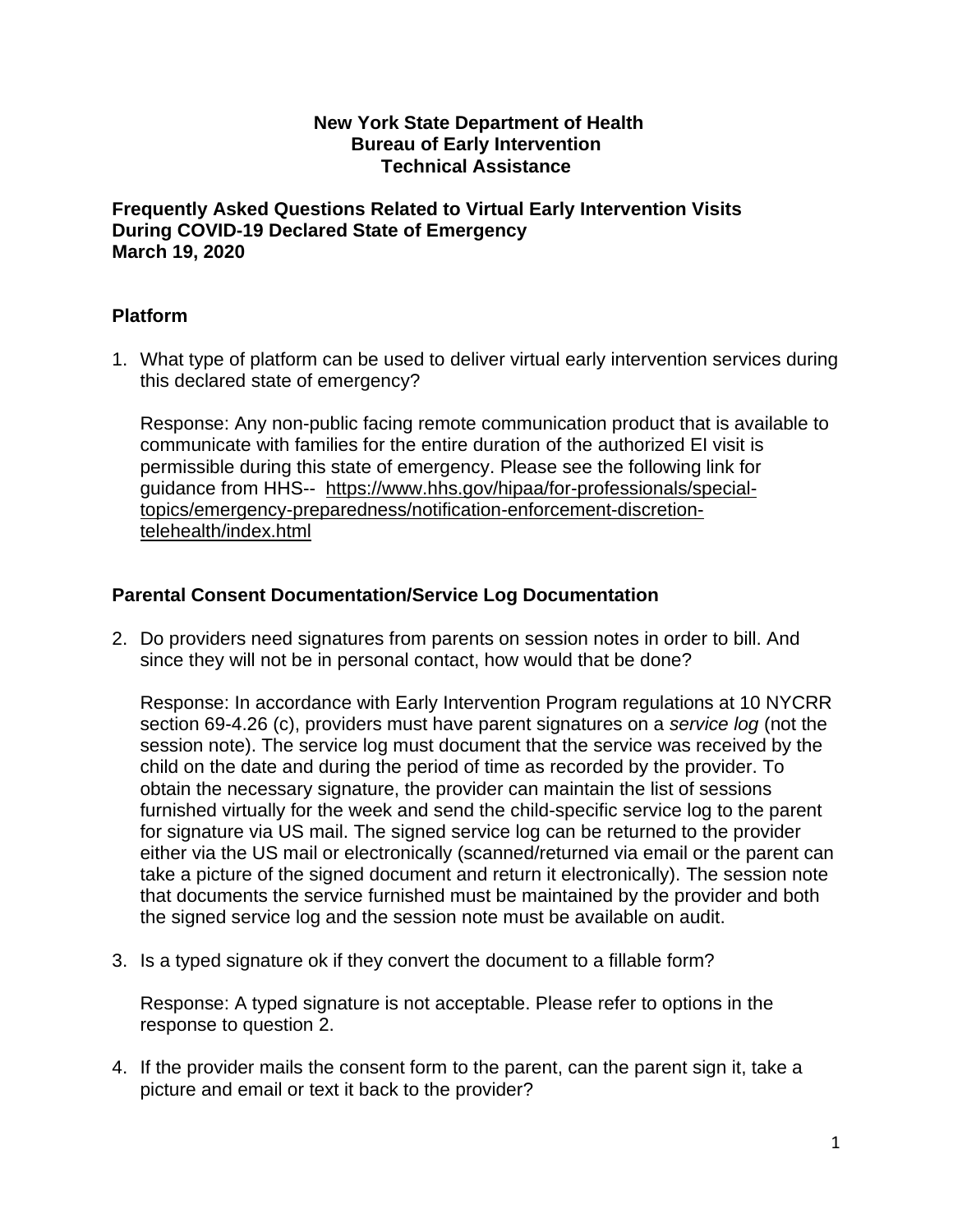Response: Yes, if a provider mails the consent form to the parent, they can sign the form and return it to the provider electronically.

5. If a parent agrees to telehealth visits and agrees to sign documentation, can a provider treat while awaiting the signed consent?

Response: No. Parental consent must be in place prior to delivering EI services virtually.

6. Do the Ongoing Service Coordinators (OSCs) need to get parental consent for telehealth sessions?

Response: Either the OSC or the provider can obtain written parental consent for virtual EI services allowed under the current state of emergency. Parental consent is specific to each EI service being furnished virtually and must be obtained prior to initiating any early intervention service via telehealth.

### **IFSP/Session Length/Makeup Sessions**

7. The EIP's guidance states that "virtual therapy services must be a minimum of 30 minutes in duration." If a child's IFSP states that services are to be provided for 45 minutes, would 30-minute telehealth visits be reimbursable?

Response: No. Services must be delivered in accordance with the child's IFSP to be reimbursable. If the child's IFSP calls for a 45-minute service, the service must be 45 minutes in duration.

8. Are 30-minute sessions sufficient for the children with 45-minute authorizations?

Response: No, all EI services, including those via telehealth, must be delivered pursuant to the IFSP. If the IFSP authorization is for 45 minutes, the session must be delivered for that length of time.

9. Will there be an extension for makeup sessions? If so, can telehealth sessions be used to make up in-person missed sessions that occurred prior to EIP allowing telehealth due to the COVID-19 state of emergency?

Response: Guidance on telehealth is prospective, telehealth should not be used for make-up sessions that are occurring due to missed sessions prior to issuance of this emergency guidance. Additionally, services must be delivered in accordance with the IFSP and follow what is included in the IFSP regarding makeup visits as well as the requirements of the provider's county or municipality regarding makeup sessions.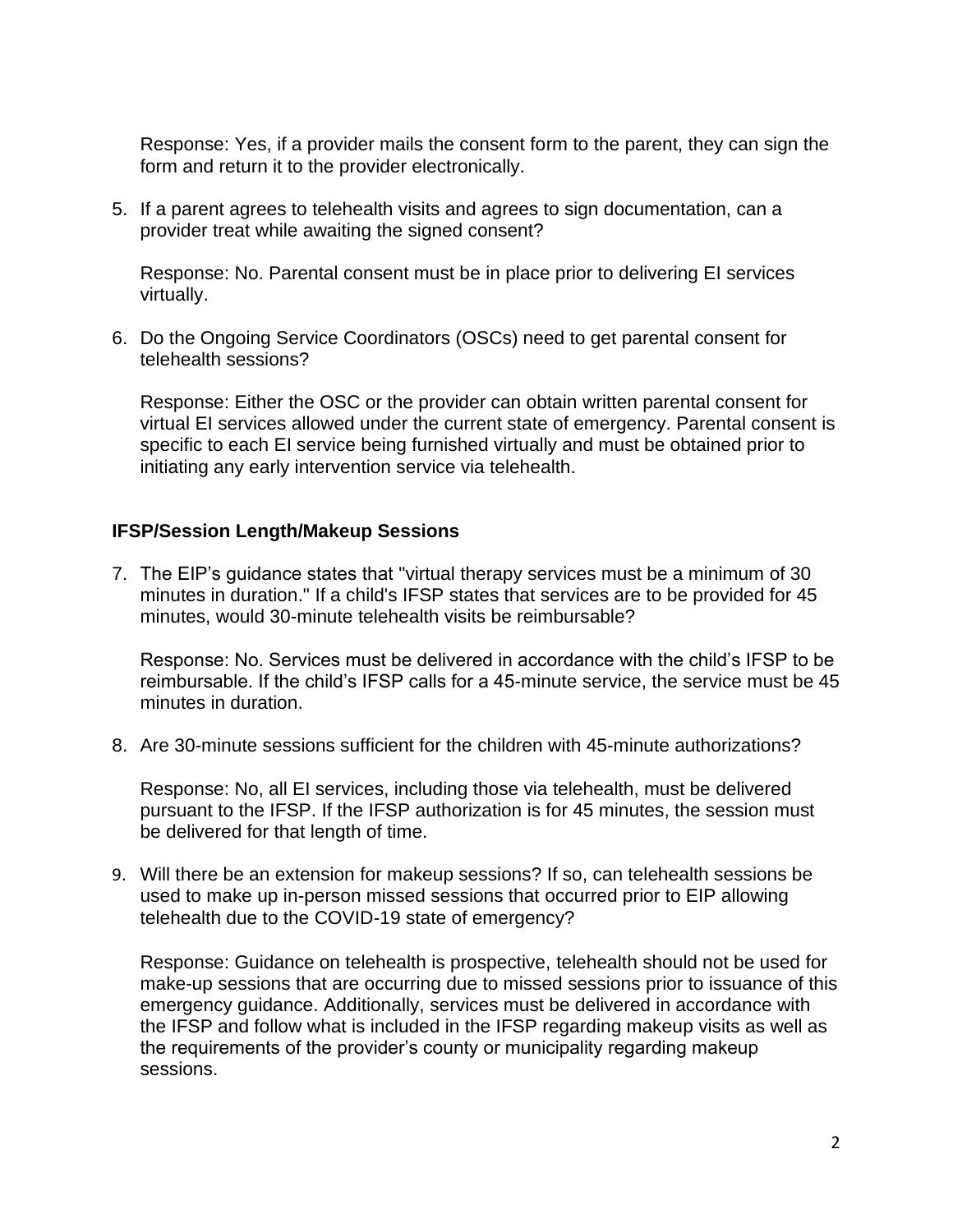#### **Operational/Logistical Questions**

10.When does this guidance go into effect?

Response: This guidance regarding virtual EI visits is effective as of the date of issuance, March 18, 2020.

11.Are there any services that cannot be provided by telehealth/virtual visit?

Response: All EI services included in a current IFSP can be provided virtually. However, all professional services must be administered in accordance with the applicable NYS practice act.

12.Will waivers be issued for those professions that are not allowed to provide telehealth services like occupational therapy assistants (OTAs) and physical therapy assistants (PTAs)?

Response: No, not at this time.

13. Can evaluations including Multidisciplinary Evaluations (MDEs) be provided via telehealth?

Response: Yes. Additional guidance regarding conducting the MDE via telehealth will be forthcoming.

14.If the local county Early Intervention Program has suspended all EI services, can providers render services via telehealth?

Response: Services cannot be rendered until a municipality has unsuspended early intervention services. The Bureau of Early Intervention is working to notify municipalities of the availability to provide EI services virtually and will assist municipalities in understanding how such services should be rendered. Please consult with your municipality for the most current guidance and direction.

15.Should all home-based face-to-face services be canceled/suspended due to COVID-19?

Response: Providers must follow guidance issued by the State Department of Health regarding face-to-face service delivery, titled *Interim Guidance for Home Care Services Regarding COVID-19*, and the directives of their local health department regarding face-to-face visits.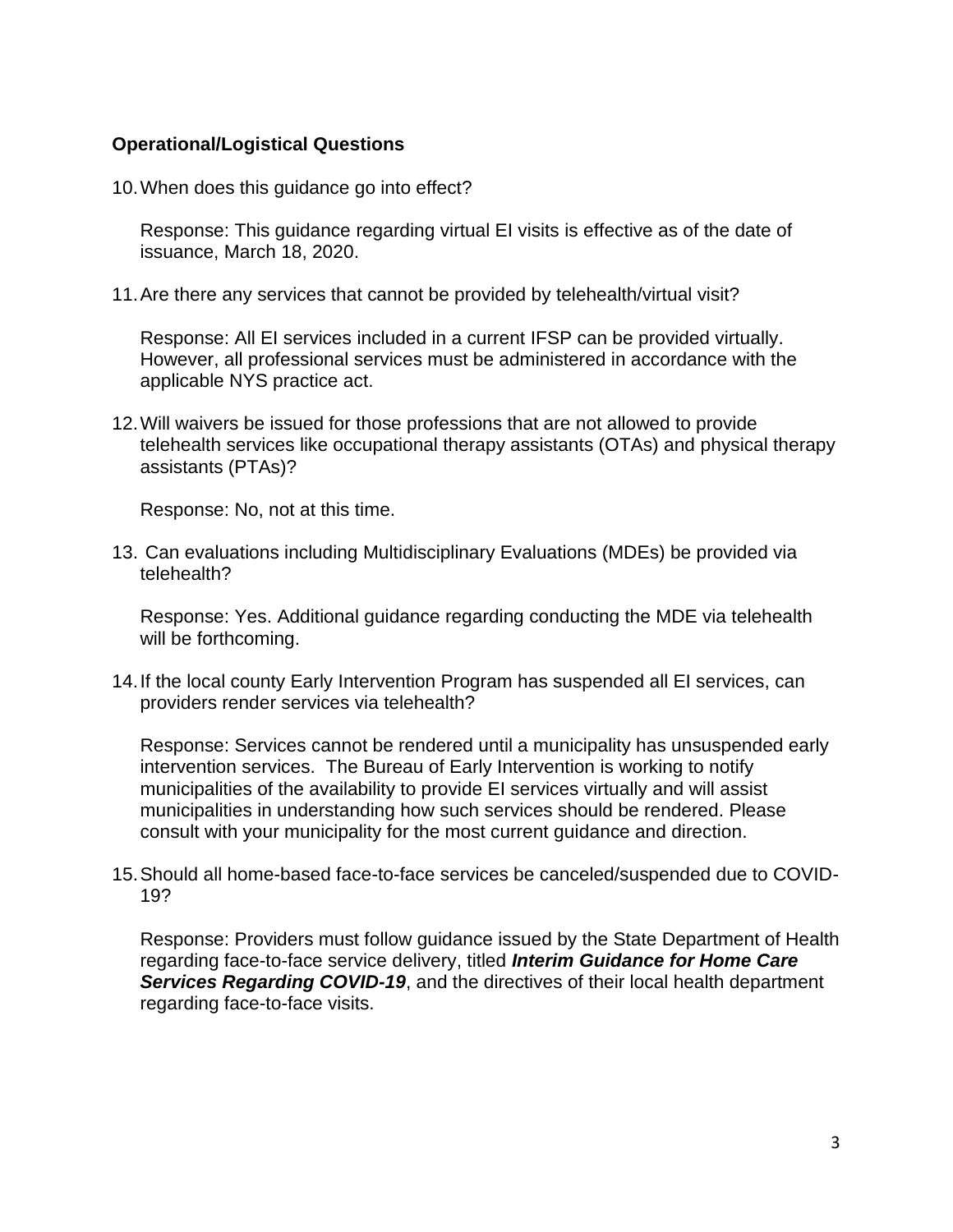16.What are the rates for telehealth services? Is it the same as they are for face-to-face visits?

Response: As long as services are delivered in accordance with the child's Individualized Family Service Plan, as outlined in the COVID-19 guidance and any subsequent FAQs, they are reimbursable, and the usual rates apply.

17.What CPT code(s) should be used when billing for EI service via telehealth?

Response: Providers should use the same CPT code they would normally use. Providers must document in their session notes that the visit was delivered using telehealth. In addition, providers must have a signed parent consent form prior to initiating service delivery via telehealth.

18.Are new service authorizations (SAs) in NYEIS needed for virtual home/community sessions or are existing SAs applicable?

Response: Existing service authorizations for home/community sessions are applicable for virtual EI sessions.

19.Can/should providers continue with the current frequency/duration of sessions approved on the IFSP?

Response: Providers should consult with families regarding the frequency of services parents would like to have during this declared state of emergency. Early Intervention services delivered virtually cannot exceed the visits included in the child's IFSP. In order to be reimbursable, services must be delivered in accordance with the duration listed in the child's IFSP. That is, if the IFSP calls for a 45-minute service, the virtual visit must be 45 minutes in length to be reimbursable.

20.Do municipalities need copies of the consent for teletherapy in their child's record or only the service provider?

Response: The provider must retain a copy of the signed parental consent for teletherapy in the child's record. Providers should also upload the signed parental consent in the child's Integrated Case in NYEIS.

21.Is written justification of medical necessity and/or a written order/prescription required specifically for teletherapy?

Response: No. The written referral/order on file for EI services is sufficient for delivery of such services virtually.